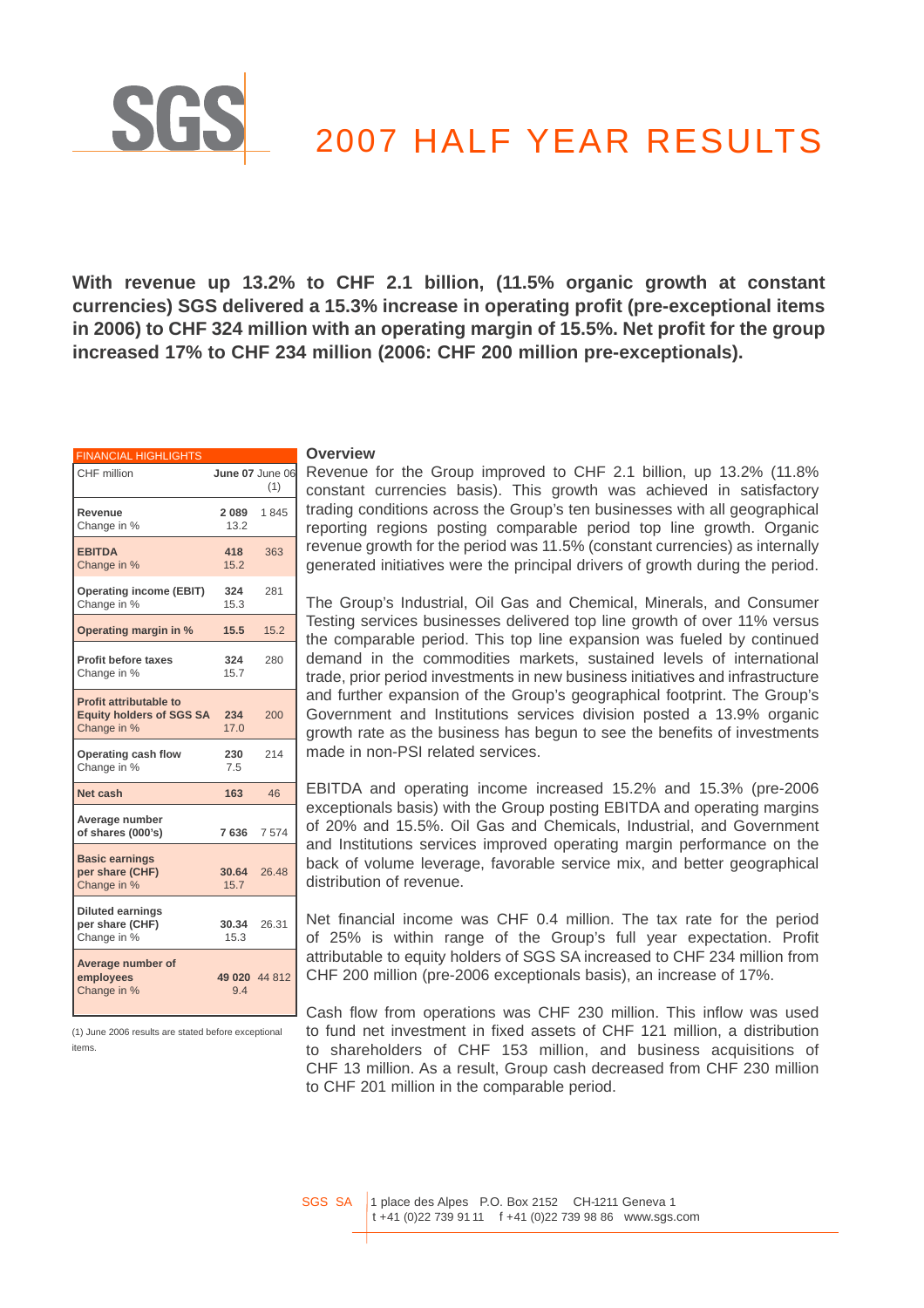

## **Acquisitions and Disposals**

During this semester SGS strengthened its Agricultural Services in North America by acquiring both Mid Iowa Grain Inspection Inc and Mid-West Seed Services, Inc.

In Algeria we recently acquired Cota Spa the national leader in Vehicle Inspection Services.

## **Management**

In January, Mike Belton took over Minerals Services. In March, Alim Saidov became EVP of Oil, Gas and Chemicals Services as well as Environmental Services; Jeffrey Newell was promoted to EVP Agricultural Services; Systems & Services Certification is now led by Malcolm Reid .

Also in March Teymur Abasov was promoted to COO Eastern Europe and Middle East; Jeffrey McDonald was appointed COO North America and Francis Lacroze took over the Continuous Improvement responsibilities for initiatives across the Group.

Early this month, Beat In-Albon joined the Group as EVP of our Life Science Services.

Christian Jilch and Helge Bastian left the Group.

## **Significant shareholders**

At 30 June 2007, Mr August von Finck and his family held 23.7% of the capital and voting rights of the company; IFIL Investissements SA held 13.16%, Allianz SE 7.4% and FMR Corp 5.37%.

## **Board of Directors**

Mr Hans Peter Keitel relinquished his position as Board Member. Board and Management thank him for his contribution during the last year.

## **Outlook**

SGS confirms its commitment to the 2008 objectives: revenues of CHF 5 billion, operating margins of 17% and earnings per share of CHF 80.

2007 performance is expected to be consistent with the achievement of these objectives.

Sergio Marchionne Chairman

Chris Kirk Chief Executive Officer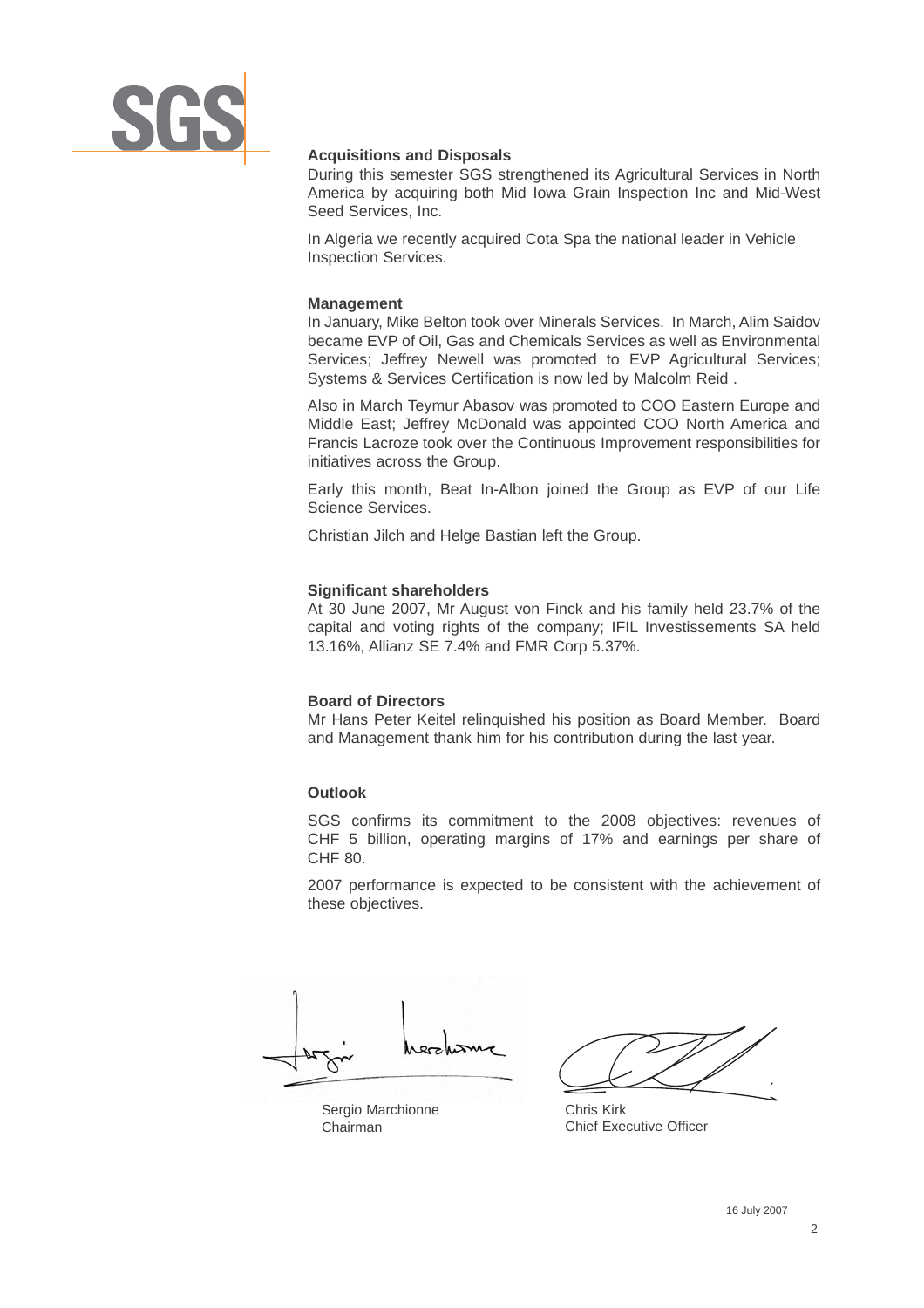| <b>AGRICULTURAL SERVICES</b>                                                                         |                     |       |
|------------------------------------------------------------------------------------------------------|---------------------|-------|
| CHF million                                                                                          | June 07 June 06     | (2)   |
| <b>Revenues</b><br>Change in %                                                                       | 167.7<br>12         | 165.7 |
| Change due to<br><b>Volume and Prices</b><br><b>Currency Translation</b><br>Acquisitions/(Disposals) | 3.8<br>2.9<br>(4.7) |       |
| <b>Operating income</b><br>before exceptionals<br>Change in %                                        | 19.0<br>(3.6)       | 19.7  |
| Margin %                                                                                             | 11.3                | 11.9  |

(2) 2006 segmental information has been adjusted to reflect changes in organisation structure.

## **Agricultural Services**

Agricultural services delivered comparable growth of 2.3% to CHF 168 million for the semester in a difficult trading environment as several grain markets reduced exports due to poor crop yields; domestic ethanol related demand crimped exports and continued restrictions affected fish catch volumes in South America. Operating margin for the semester declined to 11.3% from 11.9% due to reduced volumes in several profitable service sectors and business restructuring costs incurred in North America. Forecasted harvest conditions in the Americas are expected to contribute to improved performance in the 2nd semester for the trading business.

The Group continued to demonstrate successes in new product introductions specifically in soil testing in Eastern Europe, storage solutions in South America, and collateral management services in Africa and the Middle East.

The Group strengthened its position in the North American market by making two acquisitions: in inland inspections and in-plant related services and analytical and laboratory services for the seed market. These service packages have strategic applicability for the Group on a world wide basis and will be rolled-out post acquisition integration.

With the Oil Gas and Chemicals, Minerals, and Environmental services the sector is launching a comprehensive service package to the bio-fuels industry which will encompass laboratory analysis, blending of components, and environmental assessments. The SGS Group has been a leader in the bio-fuel and ethanol testing markets for over 20 years and is very well placed to capture business opportunities arising as these fuels gain market acceptance.

## **Minerals Services**

Total revenues for Minerals services grew by 15.2% to CHF 260 million for the semester with operating profit increasing 14.9% to CHF 43.2 million at a margin of 16.6%. Trading conditions remained robust as demand for energy minerals, base metals, and precious metals was firm. All reporting regions increased revenue for the comparable period with the traditional mining hubs in the Americas, Africa, and Australia posting the largest gains.

The sector continued to invest in laboratories and technologies to meet client demand: the geochemistry and energy minerals businesses established laboratories in Africa and Russia during the period. The mineralogy and metallurgy business invested significantly in state of the art analytical technologies, including QEMScan, resulting in enhanced analytical and interpretive capabilities being made available in the South Africa, South America and Asian markets. Robotics technology for automated sample preparation was installed and commissioned in the Perth geochemistry laboratory.

The sector has made significant strides in cross-business cooperation initiatives with the Oil Sands region in Canada at the forefront. By combining the Minerals services technologies in core sampling, advanced systems, leaching techniques and process controls with liquid fuel analysis and laboratory analytics of the Oil, Gas and Chemicals sector the Group has a service offering that encapsulates the extraction and processing of this fuel type. This same service offering approach has additional opportunities in the oil shale and coal to liquids markets which the Group seeks to exploit.

| <b>MINERALS SERVICES</b>                                      |                 |       |
|---------------------------------------------------------------|-----------------|-------|
| CHF million                                                   | June 07 June 06 |       |
| <b>Revenues</b><br>Change in %                                | 259.6<br>15.2   | 225.3 |
| Change due to<br><b>Volume and Prices</b>                     | 30.3            |       |
| <b>Currency Translation</b>                                   | (0.1)           |       |
| Acquisitions/(Disposals)                                      | 4.1             |       |
| <b>Operating income</b><br>before exceptionals<br>Change in % | 43.2<br>14.9    | 37.6  |
| Margin %                                                      | 16.6            | 16.7  |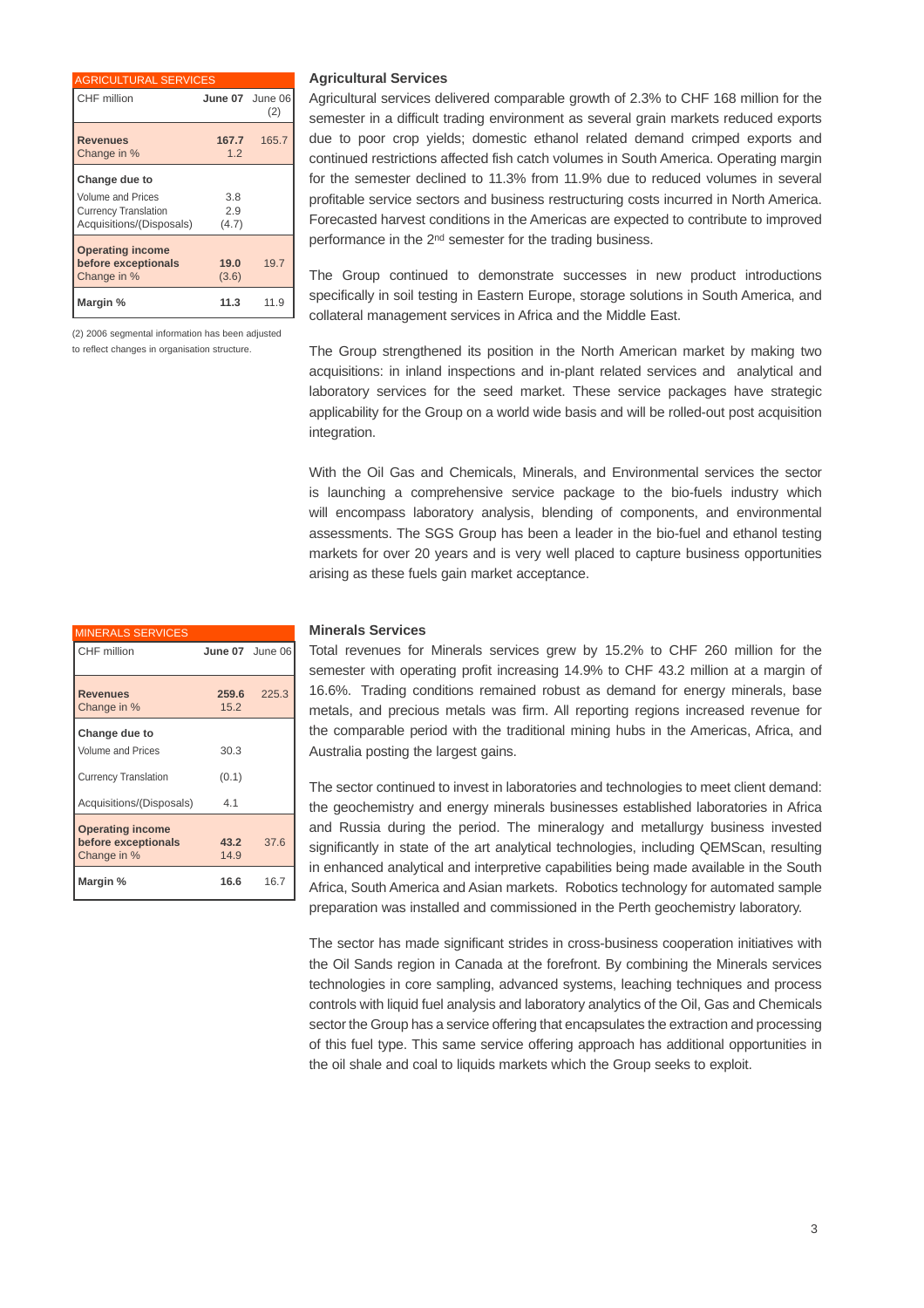| OIL, GAS & CHEMICALS SERVICES                                 |                 |       |
|---------------------------------------------------------------|-----------------|-------|
| CHF million                                                   | June 07 June 06 |       |
| <b>Revenues</b><br>Change in %                                | 434.1<br>16.0   | 374.3 |
| Change due to<br><b>Volume and Prices</b>                     | 51.3            |       |
| <b>Currency Translation</b>                                   | 3.3             |       |
| Acquisitions/(Disposals)                                      | 52              |       |
| <b>Operating income</b><br>before exceptionals<br>Change in % | 65.2<br>25.6    | 51.9  |
| Margin %                                                      | 15.0            | 13.9  |

| <b>LIFE SCIENCE SERVICES</b>                                                                         |                 |                 |
|------------------------------------------------------------------------------------------------------|-----------------|-----------------|
| CHF million                                                                                          | June 07 June 06 | (2)             |
| <b>Revenues</b><br>Change in %                                                                       | 98.4<br>8.0     | 91.1            |
| Change due to<br><b>Volume and Prices</b><br><b>Currency Translation</b><br>Acquisitions/(Disposals) | 48<br>2.5       |                 |
| <b>Operating income</b><br>before exceptionals<br>Change in %                                        | 11.0<br>(0.9)   | 11 <sub>1</sub> |
| Margin %                                                                                             | 11.2            | 12.2            |

(2) 2006 segmental information has been adjusted to reflect changes in organisation structure.

#### **Oil, Gas & Chemicals Services**

Oil, Gas and Chemicals Services delivered 1st semester revenue growth of 16% to CHF 434 million. This growth fueled an operating margin improvement of 110 basis points to 15% for the period as the sector continued to experience an attractive business dynamic. Sector revenue distribution had a healthy geographic mix with all regions realizing revenue gains with the Eastern Europe & Middle East, North America, and South East Asia Pacific regions being the best contributors.

While cargo movements serving the producer, trading, and downstream refined and chemical products markets remain healthy, the sector is increasingly relying on the introduction and expansion of new technology based service offerings and testing solutions to meet our client's requirements. The sector's efforts in fuel blending and additives, fuel marking and integrity programs continued to be successful with our clients seeking product enhancement and brand protection solutions.

The business's focus on upstream testing services and alternative fuels testing solutions have begun to gain traction in the marketplace with significant investments in test equipment in progress. Plant & terminal operations and laboratory outsourcing have seen recent contract wins as the market is recognizing SGS as a preferred outsourcing partner with a solid track record of delivering value added services.

The sector continued to invest in its future during the semester with the introduction of several new labs in the greater Asia and Middle Eastern markets, and the establishment of a laboratory excellence program to ensure highest level of service delivery in the industry.

## **Life Science Services**

Life Sciences services delivered 1st semester revenue growth of 8% in a mixed performance environment due to soft market conditions in France as a result of the European clinical trial directive, reduced volumes in Benelux quality control, and longer than expected start up periods for the sectors green field laboratories in Asia. Operating margins contracted to 11.2% from 12.2%. Backlog positions in Phase I and bio-analysis in France and for the new biopharmaceutical lab in Belgium have improved significantly, and the global network of GMP-compliant labs has resulted in additional preferred vendor agreements with pharmaceutical manufacturing companies pointing to an improved 2nd semester performance.

In quality control testing the sector's laboratories in North America and Germany performed well; this was coupled with new revenues from the start up operations in Asia. During the period the sector streamlined its operations by consolidating a smaller laboratory in North America into its regional network of three, improving capacity utilization and reducing overhead and infrastructure costs. The period was also characterized by a significant number of client and government inspections for GMP compliance, with the Group being pleased to announce that its laboratory in Chennai, India has successfully passed its first pre-approval and GMP inspection by the US-FDA.

Clinical research operations which encompass the Group's service offerings for the drug development process delivered a strong performance in biometry, medical affairs and Phase I services in Belgium.

The division has further developed its biometry offering regarding electronic data capture (eDC) solutions to support the data collection, management and analysis of clinical trials, has enhanced its offering for epidemiology and health economic services and expanded its network of Clinical Research Associates (CRAs) toward Eastern Europe.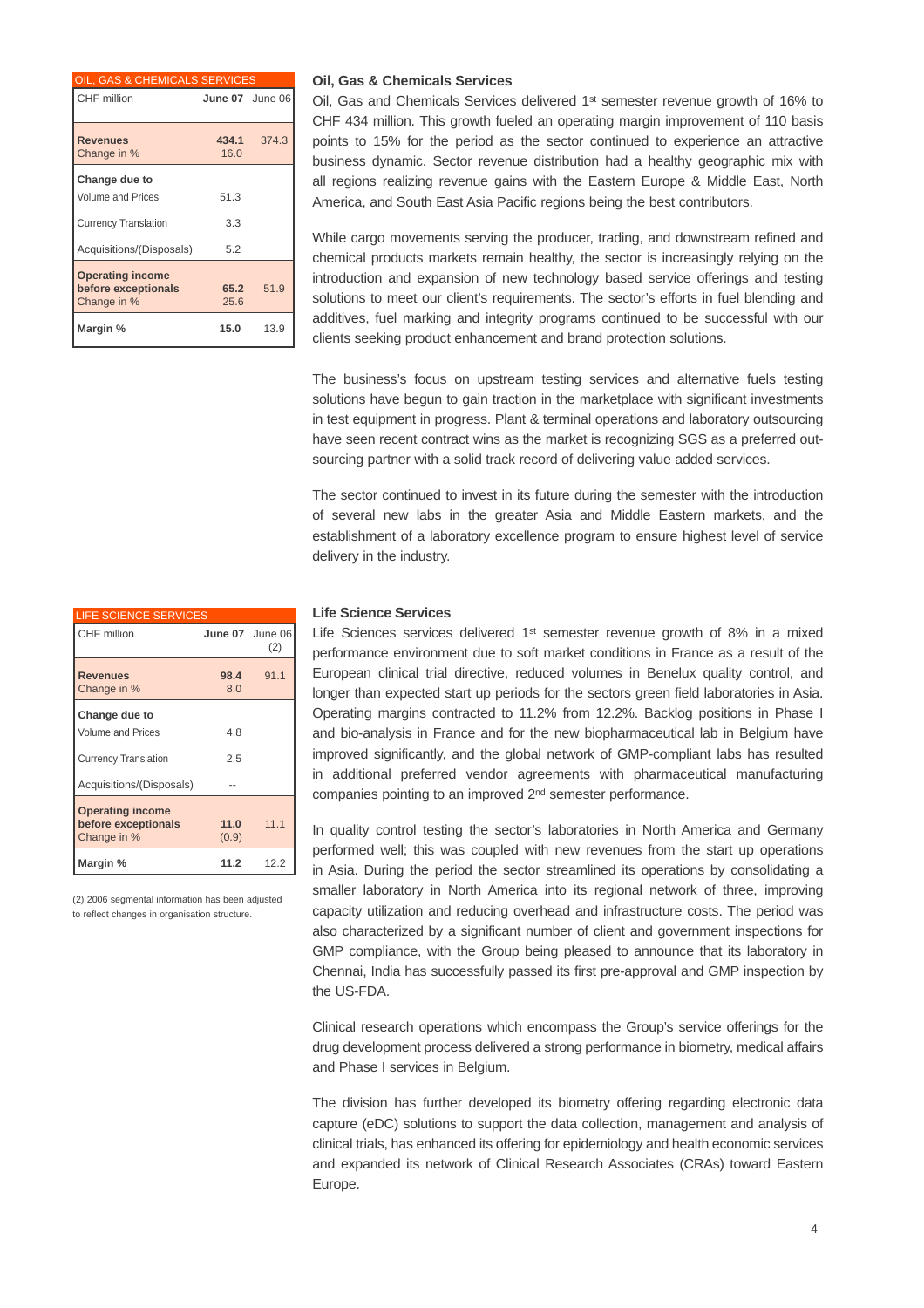| <b>CONSUMER TESTING SERVICES</b>                              |                        |       |
|---------------------------------------------------------------|------------------------|-------|
| CHF million                                                   | <b>June 07</b> June 06 | (2)   |
| <b>Revenues</b><br>Change in %                                | 311.4<br>12.3          | 277.3 |
| Change due to<br><b>Volume and Prices</b>                     | 24.5                   |       |
| <b>Currency Translation</b>                                   | 1.2                    |       |
| Acquisitions/(Disposals)                                      | 8.4                    |       |
| <b>Operating income</b><br>before exceptionals<br>Change in % | 68.7<br>7.5            | 63.9  |
| Margin %                                                      | 22.1                   | 23.0  |

(2) 2006 segmental information has been adjusted to reflect changes in organisation structure.

### **Consumer Testing Services**

With first semester revenue of CHF 311 million, Consumer Testing Services (CTS) grew 12.3% generating an operating margin of 22.1% versus 23% in the comparable period. A slow down in RoHS testing impacted top line growth with a corresponding impact on operating margin. Overall revenue growth excluding RoHS remains strong with comparable or improving margins in most business units. New service offerings have been developed in anticipation of this slow down with utilization of chemical laboratories and equipment increasing systematically over the semester.

Activities in food services have increased with new contract wins in the US and Germany encompassing both local as well as international executions. The outlook remains positive as the impact of new contracts will be realized and market trends in the US, EU and Japan look optimistic as governments are renewing their focus on food safety due to recent contamination issues with imported food products.

Services demand linked to corporate sustainability are increasing in the market and additional product development resources have been added in this field. Short term potentials are linked to social responsibility, water conservation, energy efficiency and eco-testing related activities. Business potential related to REACH is not expected to generate material revenue before end 2008.

Wireless (GSM/CDMA, Bluetooth, Wifi) testing performance has improved significantly compared to the prior period with strong volume gains in Korea, China and Taiwan. Integration of Wireless Testing Services (acquired in Q4 2006) has been completed and is generating expected performance, reconfirming CTS' leading position in CDMA testing. 7 Layers UK (acquired in Q3 2006) has brought the expected technical excellence and credibility to the CTS wireless activities in Europe.

Due to the dynamic business environment and prior period IT investments, resource realignments have taken place in China/HK, France, Germany and India during the semester as the sector continues to streamline its back-office and sales network. The savings generated by these initiatives will flow through over the next twelve months.

| <b>SYSTEMS &amp; SERVICES CERTIFICATION</b>                                                          |                 |             |
|------------------------------------------------------------------------------------------------------|-----------------|-------------|
| CHF million                                                                                          | June 07 June 06 |             |
| <b>Revenues</b><br>Change in %                                                                       | 12.4            | 170.1 151.4 |
| Change due to<br><b>Volume and Prices</b><br><b>Currency Translation</b><br>Acquisitions/(Disposals) | 16.1<br>2.6     |             |
| <b>Operating income</b><br>before exceptionals<br>Change in %                                        | 28.5<br>2.9     | 27.7        |
| Margin %                                                                                             | 16.8            | 18.3        |

## **Systems & Services Certification**

With revenue of CHF 170 million, an increase of 12.4% Systems and Services Certification (SSC) delivered satisfactory performance in the transition year of the three year audit cycle of ISO 9000 standard. The introduction of new certification schemes, especially in the service sector and customized audit solutions continue to reduce SSC reliance on revenue from ISO 9000, which now represents a reduced share of total turnover. This transition in revenue stream resulted in margins declining from 18.3% to 16.8% for the period and the sector incurred costs for training personnel and product positioning costs.

The sector's operations in Europe performed well with strong results posted overall, leveraging the solid economic growth in the EU region. A strong contributor to this is the development of comprehensive services tailored to the automotive market. The growth in the more mature markets is driven by the sector's clients' need for Integrated Management Systems certification, customized audit solutions and industry specific standards.

The sector is actively leveraging the transition of industrial economies towards service based economies with service certification. In emerging markets, economies still require basic quality and environmental certification as their manufacturing base still expands rapidly. The future success of the sector will be largely tied to its ability to deploy these types of product offerings to emerging markets when they mature.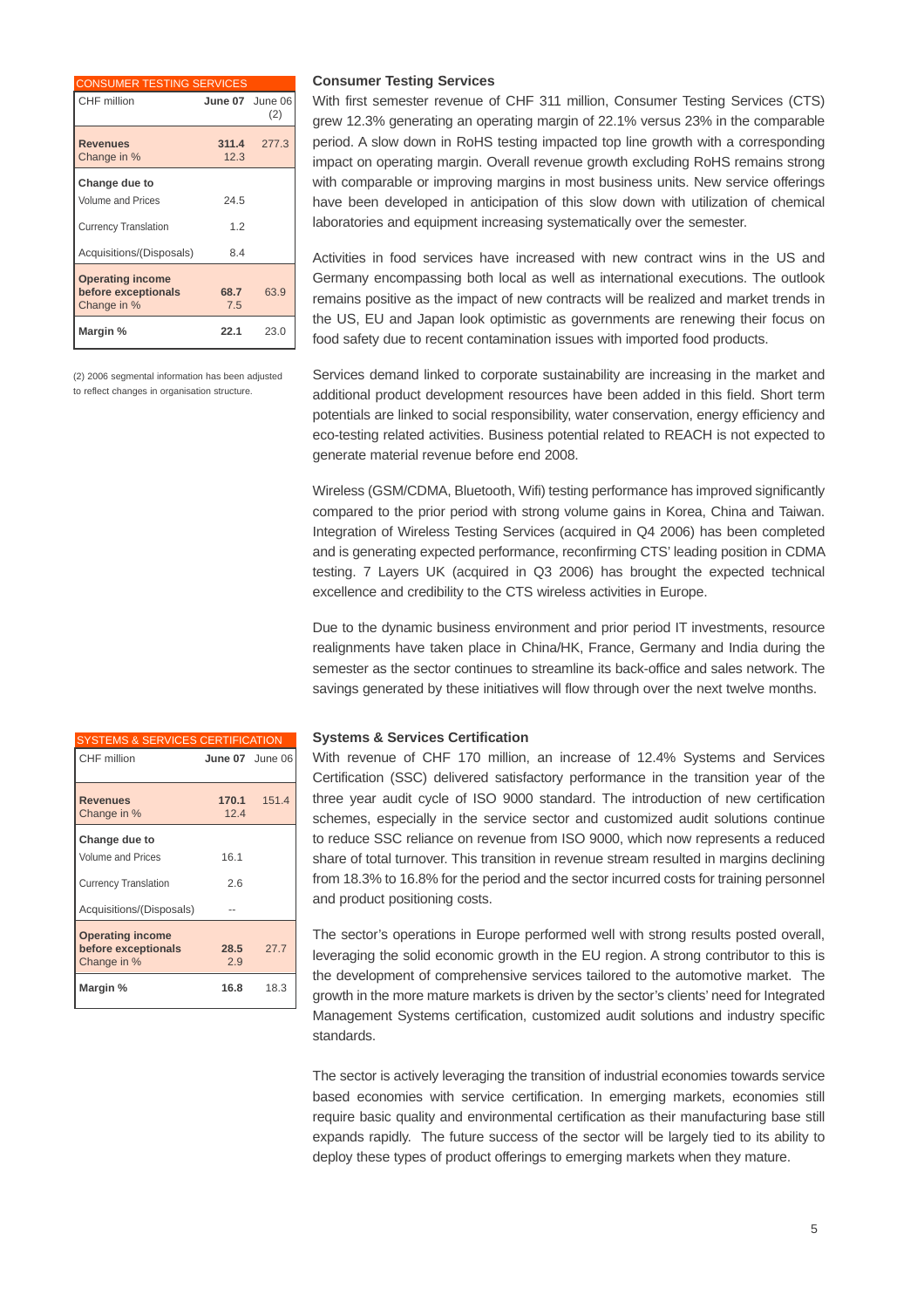| <b>INDUSTRIAL SERVICES</b>                                    |                 |       |
|---------------------------------------------------------------|-----------------|-------|
| CHF million                                                   | June 07 June 06 |       |
| <b>Revenues</b><br>Change in %                                | 298.4<br>24.2   | 240.2 |
| Change due to<br>Volume and Prices                            | 45.7            |       |
| <b>Currency Translation</b>                                   | 6.8             |       |
| Acquisitions/(Disposals)                                      | 5.7             |       |
| <b>Operating income</b><br>before exceptionals<br>Change in % | 46.8<br>48.6    | 31.5  |
| Margin %                                                      | 15.7            | 13.1  |

#### **Industrial Services**

Industrial services revenues grew by 24.2% to CHF 298 million for the semester as the business delivered a strong organic performance from continuing operations of 19% and successfully integrated prior period acquisitions. Operating margins expanded to 15.7% from 13.1% in the comparable period on the back of volume leverage, service mix and favorable geographic expansion of its revenue base. All of the sectors geographic regions increased revenue from the comparable period.

Several new initiatives in supply chain management have been introduced as large corporations are becoming increasingly concerned with supply chain safety, geographical concentration, supplier audits, and event driven risk contingency plans.

The European operations of scale in Spain, the Benelux, and Germany delivered solid performances in statutory, new construction, and maintenance related services. This was augmented by good performances in Europe in wind power services, and further penetration into the Eastern European market.

The operations in construction related services and supply chain services grew substantially in East Asia; this performance was augmented by an above plan performance of the sector's prior period acquisition entry into the Korea LNG shipbuilding testing arena. This service is currently being expanded into additional dry docks in Asia and the Middle East. Project work in India, the Middle East, Africa and the greater Caspian area continues to provide opportunities for the sector to establish permanent presence in these geographies and transition to repeatable maintenance related service offerings.

The sector continued to invest in its geographic footprint and technologies to expand its service offering to include automatic ultra-sonic technology for pipeline, non-destructive testing and additional testing technologies for the Group's materials laboratories.

| <b>ENVIRONMENTAL SERVICES</b>                                 |                 |       |
|---------------------------------------------------------------|-----------------|-------|
| CHF million                                                   | June 07 June 06 |       |
| <b>Revenues</b><br>Change in %                                | 133.4<br>6.7    | 125.0 |
| Change due to<br><b>Volume and Prices</b>                     | 16.4            |       |
| <b>Currency Translation</b><br>Acquisitions/(Disposals)       | 3.4<br>(11.4)   |       |
| <b>Operating income</b><br>before exceptionals<br>Change in % | 11.8<br>4.4     | 11.3  |
| Margin %                                                      | 8.8             | 9.0   |

#### **Environmental Services**

With first semester revenues of CHF 133 million the Environmental services business grew its top line 14.1% generating an operating profit of CHF 11.8 million at an operating margin of 8.8% from a comparable 8.2% margin. The 1st semester 2006 included the results of the Australian hygiene business disposed of on June 30th.

Comparable revenue growth was largely driven by the sector's laboratory and field based operations in established markets in Spain, Benelux, Germany and Italy; this was augmented by revenue generated in emerging markets in Africa, India, and greater Asia. The North American and Australian markets started the year slowly due to weather related issues and infrastructure consolidation programs, both regions are expected to demonstrate normal seasonality trends and out-perform in the 2nd semester.

The sector has successfully commissioned new laboratories in the East Africa and United Arab Emirates markets, and expanded testing capability in the Oil Sands region in Canada during the period to meet expected future demand.

Decisive investments in services to the climate change market are already establishing market recognition in the Clean Development Mechanism (CDM) marketplace with SGS becoming the recognized brand for large corporations wishing to verify emission reductions.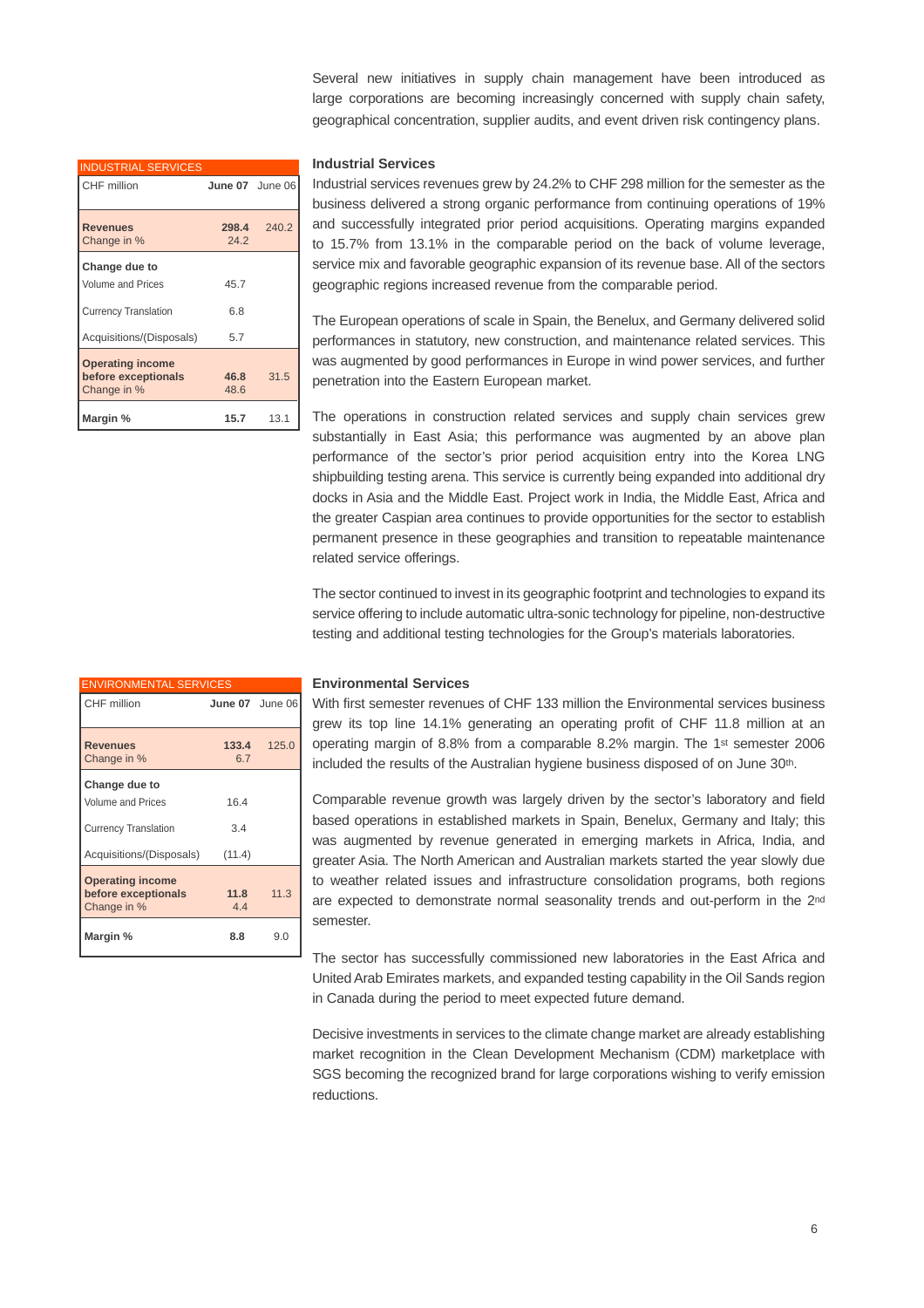| <b>AUTOMOTIVE SERVICES</b>                                    |                 |             |
|---------------------------------------------------------------|-----------------|-------------|
| CHF million                                                   | June 07 June 06 |             |
| <b>Revenues</b><br>Change in %                                | 9.1             | 121.7 111.5 |
| Change due to<br><b>Volume and Prices</b>                     | 8.4             |             |
| <b>Currency Translation</b>                                   | 1.8             |             |
| Acquisitions/(Disposals)                                      |                 |             |
| <b>Operating income</b><br>before exceptionals<br>Change in % | 16.4<br>7.2     | 15.3        |
| Margin %                                                      | 13.5            | 13.7        |

#### AUTOMOTIVE SERVICES **Automotive Services**

The Automotive Services business delivered revenue growth of 9.1% to CHF 122 million for the semester with an operating margin of 13.5%

In the statutory market the contracts in France, Ireland, South America and Africa performed as planned. The Black cabs inspection and licensing contract for Transport of London commenced operations in April with full ramp up expected in August. The mandate in Ireland was expanded to include driver testing on behalf of the Irish Road Safety Agency.

In commercial inspections the Group continues to judiciously expand its operations on behalf of major automotive manufacturers and lease companies with new mandates being awarded in Europe and North America for the inspection of fleet, lease, and post production vehicles. A comprehensive product offering to automotive OEM's, dealership chains, and after-market networks has been developed combining the technologies of the automotive sector with the audit and certification framework within the Systems and Services Certification sector with several promising opportunities in the pipeline.

In Algeria the Group has recently completed the acquisition of COTA, the largest operator of statutory vehicle inspection services. COTA has an established network of over twenty test stations equipped for the legislatively driven inspection of vehicles. In Morocco, the Group has been jointly awarded a tender for the establishment of greenfield testing stations for cars and light trucks which are expected to become fully operational in 2008

| <b>Governments and Institutions Services</b> |  |  |
|----------------------------------------------|--|--|
|----------------------------------------------|--|--|

Governments and Institutions Services comparable revenue increased 13.9% to CHF 94 million for the semester. This revenue growth drove an operating profit of CHF 13.2 million at a margin of 14%. This revenue growth marks the return of positive top line performance for the sector since 2004 and largely completes the product line transition from traditional pre-shipment inspection dominated revenue to alternative product offerings. The business will retain a measure of revenue volatility due to the contract nature of its product offering going forward, but its recent performance does confirm that the repositioning investment over the previous twenty four months was correct and well executed and re-establishes the business market leadership position.

In continuing contracts the sectors mandate in Angola became operational and is expected to reach steady state over the balance of the year while our mandate in Haiti has been extended. The sectors destination cargo scanning services in Nigeria is running to plan despite difficult market conditions in the first semester. The customs inspection program including a ValueNet scheme on behalf of Mexican customs authorities is now fully operational and performing well.

The sector is modernizing several of its legacy contracts to 2nd generation schemes which bring together successful products introduced in the past several years. These service offerings will bring together customs solutions incorporating satellite cargo tracking, valuation services, scanner operations and TradeNet into a single platform in cooperation with customs authorities through public private partnerships. Deployments are underway in Madagascar and the Ivory Coast.

The efforts in aid efficiency, NGO benchmarking and forestry assessment are beginning to bear fruit. With first mover advantage the Group will seek to capitalize on its portfolio of execution success with several promising opportunities identified.

| CHF million                                                   | June 07 June 06 |      |
|---------------------------------------------------------------|-----------------|------|
| <b>Revenues</b><br>Change in %                                | 94.0<br>12.8    | 83.3 |
| Change due to<br><b>Volume and Prices</b>                     | 11.5            |      |
| <b>Currency Translation</b><br>Acquisitions/(Disposals)       | (0.8)           |      |
| <b>Operating income</b><br>before exceptionals<br>Change in % | 13.2<br>15.8    | 11.4 |
| Margin %                                                      | 14.0            | 13.7 |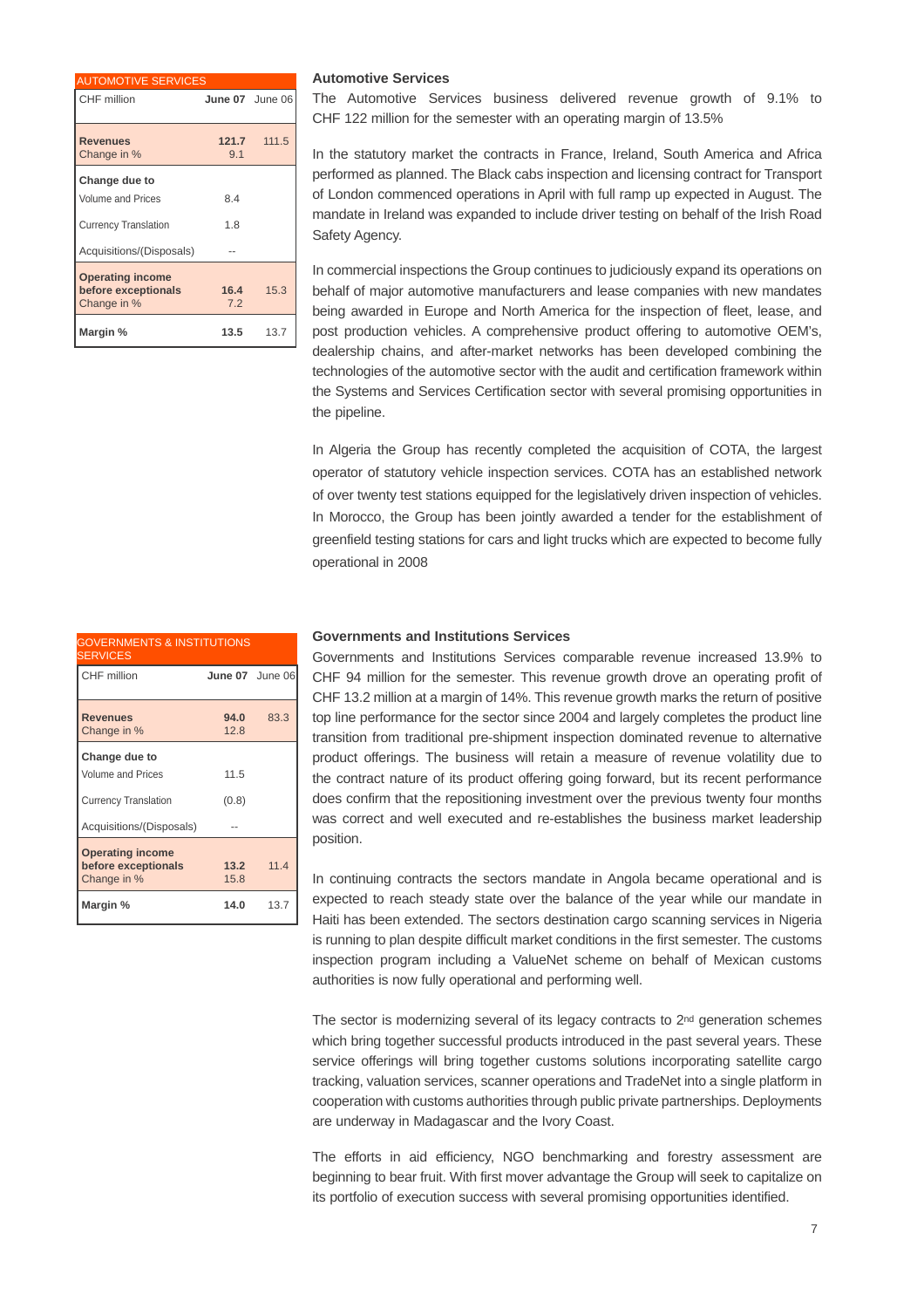## **Interim condensed financial statements and related data**

Basis of Preparation :

The unaudited condensed consolidated interim financial statements have been prepared in accordance with International Financial Reporting Standards (IFRS) *IAS 34 Interim Financial Reporting* and should be read in conjunction with the consolidated financial statements of the Group for the year ended 31 December 2006.

| CONDENSED CONSOLIDATED INCOME STATEMENT                                                         |                         |                         |
|-------------------------------------------------------------------------------------------------|-------------------------|-------------------------|
| CHF million                                                                                     |                         | June 07 June 06         |
| <b>Revenue</b>                                                                                  | 2089                    | 1845                    |
| Personnel and sub-contracted costs<br>Depreciation and amortization<br>Other operating expenses | (1155)<br>(94)<br>(516) | (1017)<br>(80)<br>(467) |
| Operating income before exceptional items                                                       | 324                     | 281                     |
| <b>Exceptional items</b>                                                                        |                         | 21                      |
| <b>Operating income (EBIT)</b>                                                                  | 324                     | 302                     |
| Financial (expense)/income                                                                      |                         | (1)                     |
| <b>Profit before taxes</b>                                                                      | 324                     | 301                     |
| Taxes                                                                                           | (81)                    | (73)                    |
| <b>Profit for the period</b>                                                                    | 243                     | 228                     |
| Profit attributable to:                                                                         |                         |                         |
| - Equity holders of SGS SA<br>- Minority interests                                              | 234<br>9                | 215<br>13               |

| <b>CONDENSED CONSOLIDATED CASH FLOW</b>                                                                                                                                    |                    |                             |
|----------------------------------------------------------------------------------------------------------------------------------------------------------------------------|--------------------|-----------------------------|
| CHF million                                                                                                                                                                | June 07            | June 06                     |
| Profit for the period                                                                                                                                                      | 234                | 215                         |
| Adjustment for non cash items<br>(Increase)/decrease in net                                                                                                                | 171                | 135                         |
| working capital<br>Taxes paid                                                                                                                                              | (92)<br>(83)       | (84)<br>(52)                |
| <b>Operating cash flow</b>                                                                                                                                                 | 230                | 214                         |
| Net sale/(purchase) of fixed assets<br>Cash (paid)/received for acquisition/                                                                                               | (121)              | (104)                       |
| disposals<br>Other from investing activities                                                                                                                               | (11)<br>(3)        | (139)                       |
| Cash flow from investing activities                                                                                                                                        | (135)              | (242)                       |
| Dividend paid to Equity holders<br>of SGS SA<br>Dividend paid to Minority interests<br>Share capital refund<br>Movement on treasury shares<br>Increase/(decrease) in short | (153)<br>(7)<br>19 | (236)<br>(3)<br>(147)<br>46 |
| term loans<br>Other from financing activities                                                                                                                              | 16<br>(4)          | 92<br>(5)                   |
| <b>Cash flow from financing activities</b>                                                                                                                                 | (129)              | (253)                       |
| Exchange differences on opening<br>balances<br>Translation differences on flows                                                                                            | 4<br>1             | (5)                         |
| Increase/(decrease) in cash<br>and cash equivalents                                                                                                                        | (29)               | (286)                       |

| CONDENSED CONSOLIDATED BALANCE SHEET                         |                       |         |
|--------------------------------------------------------------|-----------------------|---------|
| CHF million                                                  | <b>June 07</b> Dec 06 |         |
| Non-current assets                                           |                       |         |
| Land, building and equipment<br>Goodwill and other           | 699                   | 656     |
| intangible assets                                            | 680                   | 644     |
| Other assets                                                 | 201                   | 189     |
| <b>Total non-current assets</b>                              | 1 580                 | 1 489   |
| <b>Current assets</b><br>Trade accounts and notes            |                       |         |
| receivables                                                  | 843                   | 762     |
| Other assets                                                 | 429                   | 362     |
| Cash and investments                                         |                       | 210 239 |
| <b>Total current assets</b>                                  | 1 4 8 2               | 1 363   |
| <b>Total assets</b>                                          | 3 062 2 852           |         |
| <b>Total equity</b>                                          | 1 756                 | 1592    |
| <b>Non-current liabilities</b><br>Loans and financial leases | 7                     | 7       |
| Provisions and other liabilities                             | 310                   | 332     |
| <b>Total non-current liabilities</b>                         | 317                   | 339     |
| <b>Current liabilities</b>                                   |                       |         |
| Trade and other payables                                     | 412                   | 402     |
| Other liabilities                                            | 577                   | 519     |
| <b>Total current liabilities</b>                             | 989                   | 921     |
| <b>Total equity and liabilities</b>                          | 3 0 6 2               | 2852    |

CONDENSED STATEMENT OF RECOGNISED INCOME AND EXPENSE

| CHF million                                                  | June 07 June 06 |          |
|--------------------------------------------------------------|-----------------|----------|
| Exchange differences & other                                 | 50              | (29)     |
| Net income recognised<br>directly in equity                  | 50              | (29)     |
| Profit for the period                                        | 243             | 228      |
| <b>Total recognised income and</b><br>expense for the period | 293             | 199      |
| Attributable to:                                             |                 |          |
| Equity holders of SGS SA<br>Minority interests               | 286             | 191<br>8 |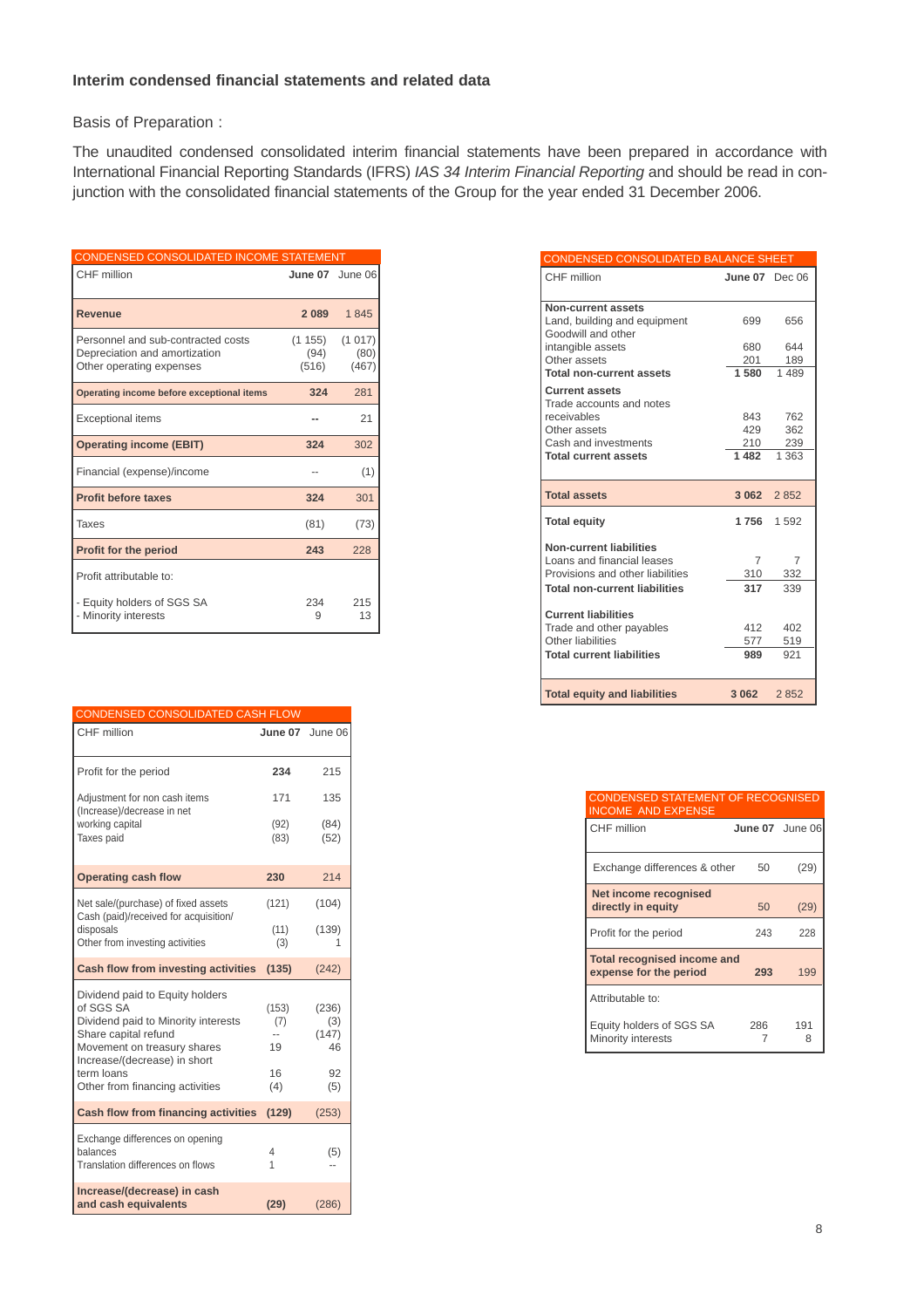## **Notes to the condensed interim financial statements**

1. Significant accounting policies

The condensed financial statements have been prepared in accordance with the accounting policies applied by the Group in its consolidated financial statements for the year ended 31 December 2006.

The value of identifiable assets and liabilities acquired/(disposed) reflect best estimates at the end of the period.

## 2. Exceptional items

| <b>EXCEPTIONAL ITEMS</b>                                                                  |                 |                  |
|-------------------------------------------------------------------------------------------|-----------------|------------------|
| CHF million                                                                               | June 07 June 06 |                  |
| Operating income before exceptional<br>items as reported by segment                       | 324             | 281              |
| Unallocated exceptional items:                                                            |                 |                  |
| Net gain on changes in Group's organisation<br>Legal and warranty claims<br>Restructuring |                 | 36<br>(6)<br>(9) |
| <b>Operating income (EBIT)</b>                                                            | 324             | 302              |

## 3. Earnings per share

| <b>BASIC EARNINGS PER SHARE</b>                                  |         |         |
|------------------------------------------------------------------|---------|---------|
|                                                                  | June 07 | June 06 |
| Profit attributable to Equity holders<br>of SGS SA - CHF million | 234     | 215     |
| Weighted average number of shares ('000)                         | 7 636   | 7574    |
| Basic earnings per share - CHF                                   | 30.64   | 28.45   |

| <b>DILUTED EARNINGS PER SHARE</b>                                                                                       |                |             |
|-------------------------------------------------------------------------------------------------------------------------|----------------|-------------|
|                                                                                                                         | June 07        | June 06     |
| Profit attributable to Equity holders<br>of SGS SA - CHF million<br>Diluted weighted average<br>number of shares ('000) | 234<br>7 7 1 1 | 215<br>7622 |
| Diluted earnings per share - CHF                                                                                        | 30.34          | 28.27       |

Adjusted earnings per share are calculated based on the periods profit attributable to Equity holders less the net exceptional items reported in the period:

| <b>EARNINGS PER SHARE BEFORE EXCEPTIONALS</b>                                        |                 |       |
|--------------------------------------------------------------------------------------|-----------------|-------|
|                                                                                      | June 07 June 06 |       |
|                                                                                      |                 |       |
| Profit attributable to Equity holders<br>of SGS SA - CHF million                     | 234             | 215   |
| Exceptional items net of tax - CHF million                                           |                 | (15)  |
| Profit attributable to Equity holders of SGS SA<br>before exceptionals - CHF million | 234             | 200   |
| Adjusted basic earnings per share - CHF                                              | 30.64           | 26.48 |
| Adjusted diluted earnings per share - CHF                                            | 30.34           | 26.31 |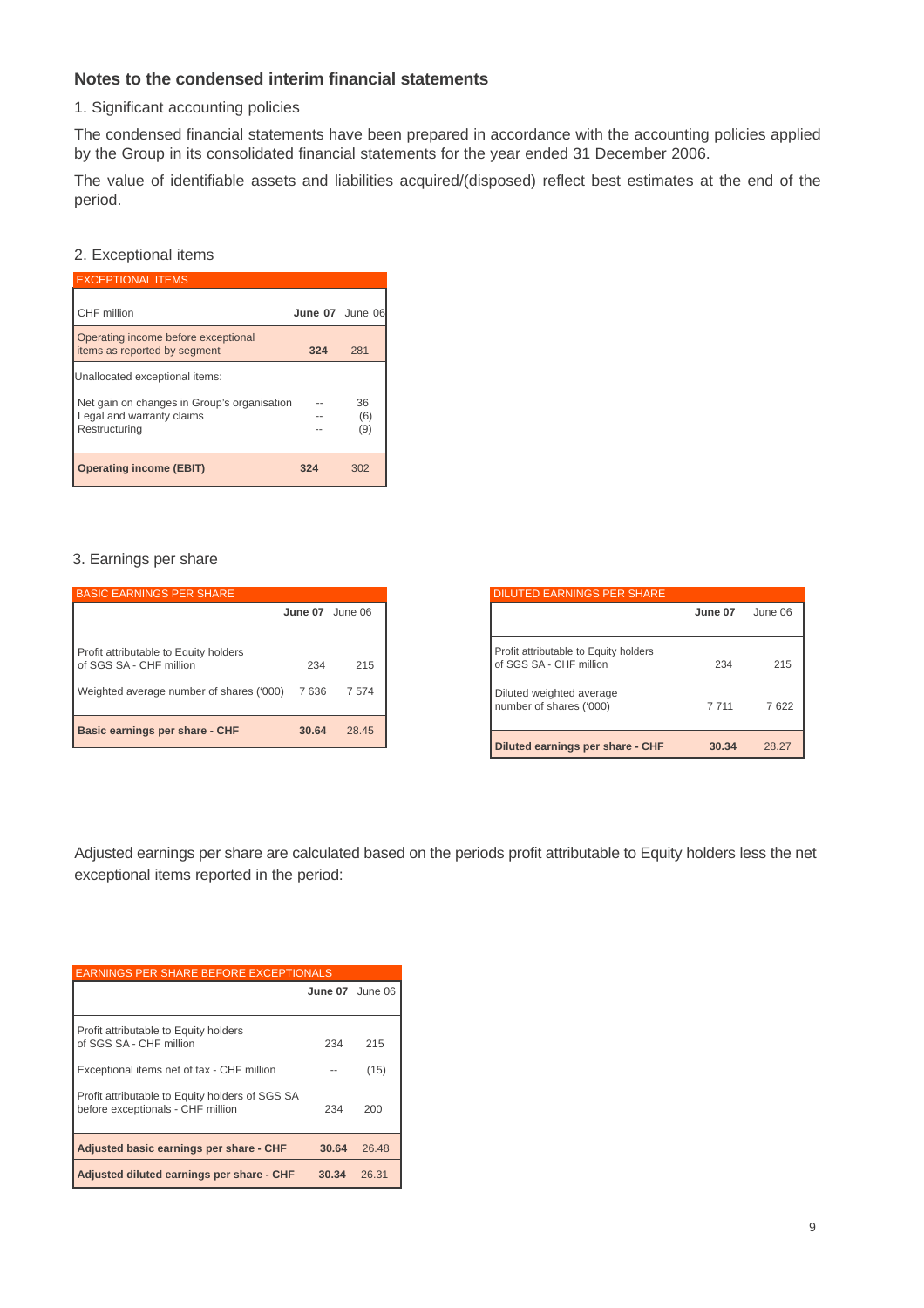## 4. Acquisition of subsidiaries

During the period, the Group completed the following acquisitions: 100% of Mid Iowa Grain Inspection Inc, a leading supplier of grain inspection and grading services in the USA (effective 1 April 2007) and 100% of Mid-West Seed Services Inc, the leading independent provider of seed testing to the agronomic and vegetable seed industries (effective 1 May 2007 but not yet consolidated). Total cash outflow on acquisitions amounted to CHF 13 million. The impact of these acquisitions is not material to the interim financial statements of the Group.

## 5. Statement of change in consolidated equity.

| STATEMENT OF CHANGE IN CONSOLIDATED EQUITY                                                                                                                   |                                                          |                             |                                  |  |  |
|--------------------------------------------------------------------------------------------------------------------------------------------------------------|----------------------------------------------------------|-----------------------------|----------------------------------|--|--|
| <b>CHF</b> million                                                                                                                                           | <b>Attributable</b><br>to equity<br>holders<br>of SGS SA | <b>Minority</b><br>interest | <b>Total</b><br>equity           |  |  |
| Balance as at Jan. 1, 2006                                                                                                                                   | 1 4 3 9                                                  | 36                          | 1 475                            |  |  |
| Total recognised income<br>and expense for the period<br>Dividends paid<br>Share capital reduction<br>Share-based payments<br>Movement on treasury<br>shares | 191<br>(236)<br>(147)<br>3<br>46                         | 8<br>(3)                    | 199<br>(239)<br>(147)<br>3<br>46 |  |  |
|                                                                                                                                                              |                                                          |                             |                                  |  |  |
| Balance as at June 30, 2006                                                                                                                                  | 1 2 9 6                                                  | 41                          | 1 3 3 7                          |  |  |
| Balance as at Jan. 1, 2007<br>Total recognised income<br>and expense for the period<br>Dividends paid<br>Share-based payments<br>Movement on treasury        | 1562<br>286<br>(153)<br>6                                | 30<br>$\overline{7}$<br>(2) | 1592<br>293<br>(155)<br>6        |  |  |
| shares                                                                                                                                                       | 20                                                       |                             | 20                               |  |  |
| Balance as at June 30, 2007                                                                                                                                  | 1 7 2 1                                                  | 35                          | 1756                             |  |  |

| <b>EXCHANGE RATES</b> |            |     |                      |         |                                     |        |
|-----------------------|------------|-----|----------------------|---------|-------------------------------------|--------|
|                       |            |     | <b>Balance Sheet</b> |         | <b>Profit &amp; Loss</b><br>account |        |
|                       |            |     | End of period rates  |         | Average rates                       |        |
|                       |            |     | June 07              | Dec. 06 | 2007                                | 2006   |
| <b>Australia</b>      | AUD.       | 100 | 104.7                | 96.69   | 99.19                               | 94.39  |
| EU                    | <b>EUR</b> | 100 | 165.61               | 160.86  | 163.17                              | 156.11 |
| <b>Great Britain</b>  | GBP        | 100 | 246.56               | 239.95  | 241.86                              | 227.21 |
| <b>USA</b>            | <b>USD</b> | 100 | 123.15               | 122.14  | 122.78                              | 127.05 |